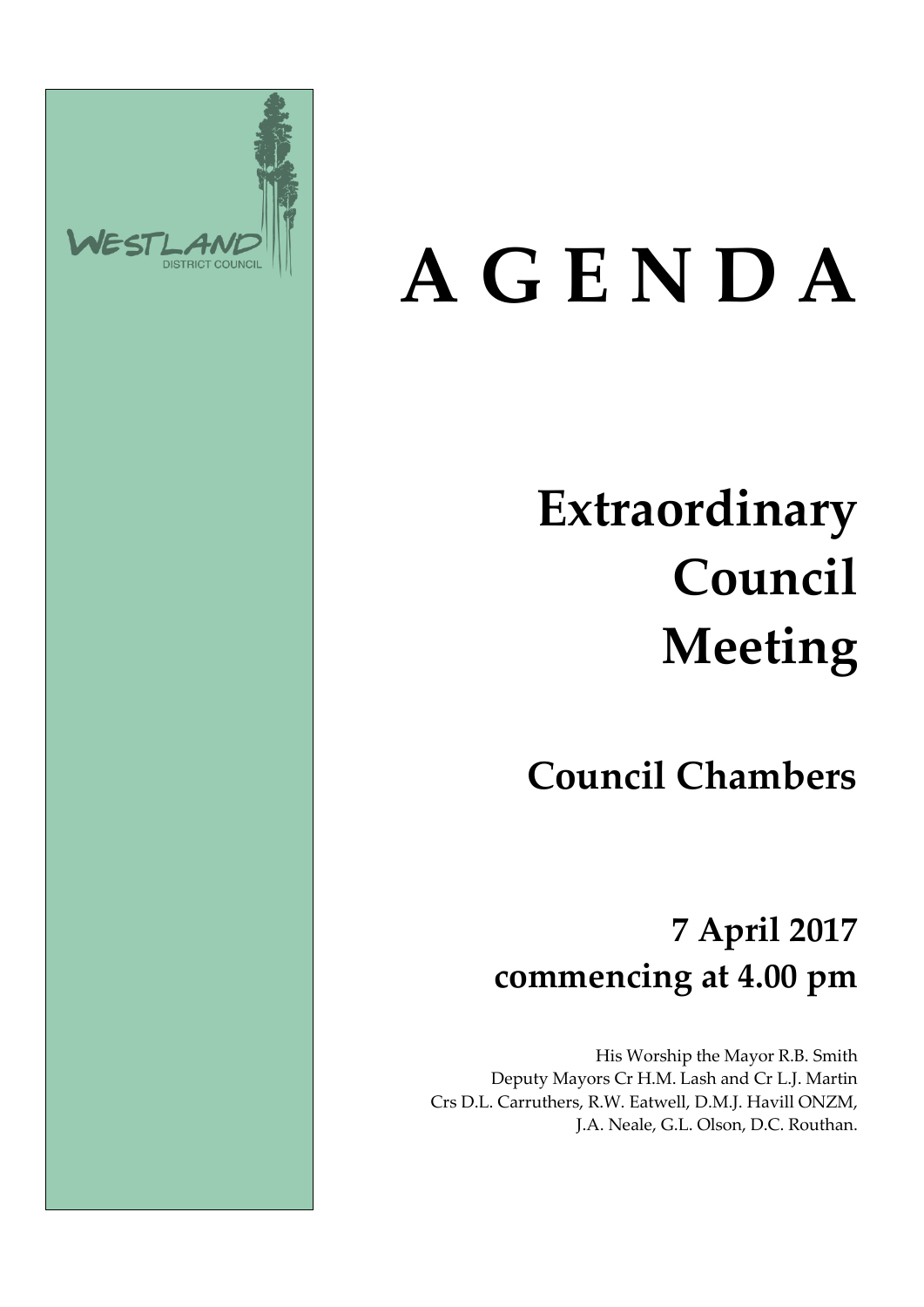

### **EXTRAORDINARY COUNCIL MEETING**

#### **EXTRAORDINARY MEETING OF THE WESTLAND DISTRICT COUNCIL, TO BE HELD IN THE COUNCIL CHAMBERS, 36 WELD STREET, HOKITIKA ON FRIDAY 7 APRIL 2017 COMMENCING AT 4.00 PM**

#### **COUNCIL VISION**

Westland District Council will facilitate the development of communities within its district through delivery of sound infrastructure, policy and regulation.

This will be achieved by:

- Involving the community and stakeholders.
- Delivering core services that meet community expectations and demonstrate value and quality.
- Proudly promoting, protecting and leveraging our historic, environmental, cultural and natural resource base to enhance lifestyle and opportunity for future generations.

#### **Purpose:**

The Council is required to give effect to the purpose of local government as prescribed by section 10 of the Local Government Act 2002. That purpose is:

- (a) To enable democratic local decision-making and action, by and on behalf of, communities; and
- (b) To meet the current and future needs of communities for good-quality local infrastructure, local public services, and performance of regulatory functions in a way that is most cost-effective for households and businesses.

#### **1. MEMBERS PRESENT, APOLOGIES AND INTEREST REGISTER:**

**1.1 Apologies & Leave of Absence**

Cr D.L. Carruthers

**1.2 Interest Register**